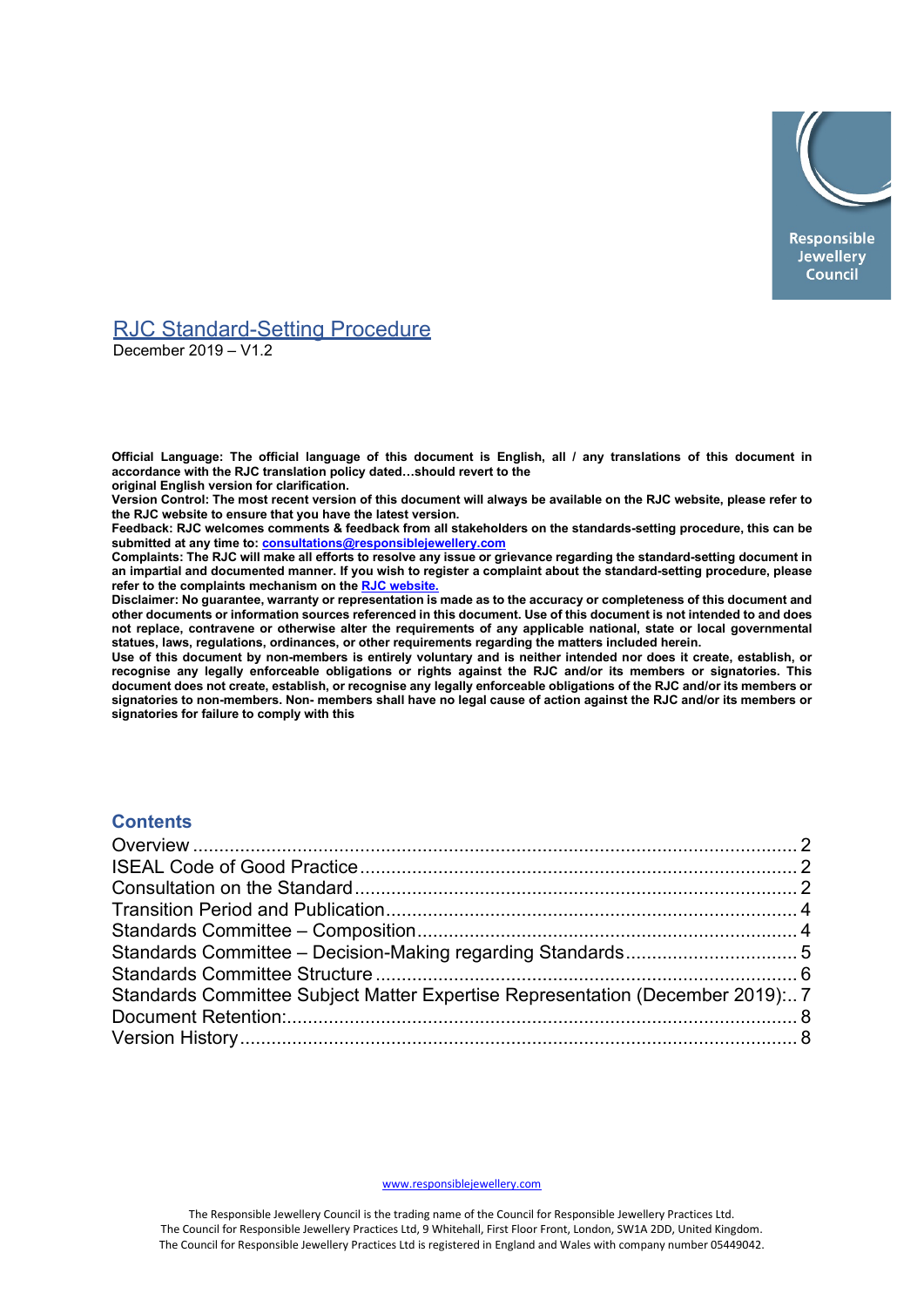## <span id="page-1-0"></span>**Overview**

This document outlines the RJC's Standards-Setting procedure in accordance with ISEAL Standard Setting Code requirements (V6 – 2014). The standard-setting procedure, including this document will be reviewed at the start of every revision of any RJC standard and is applicable to both planned substantive and, as necessary, non-substantive reviews of RJC standards. At a minimum the standard-setting procedure will be reviewed every 5 years in accordance with the ISEAL Standard Setting Code (V6 – 2014).

The purpose of the standard setting procedure is to demonstrate the RJC's commitment to:

- Be open and transparent in its standards development process
- Encourage input from a wide range of interested and affected parties
- Treat input from interested and affected parties with integrity and respect, and
- Report publicly on submissions received, including how comments have been addressed in subsequent drafting.

# <span id="page-1-1"></span>ISEAL Code of Good Practice

The RJC will follow a number of steps to determine the scope and stakeholder engagement plan for new standards and/or revisions prepared with the RJC Standards Committee for public comment, including:

- 1. Conduct identification of stakeholders, which includes interested sectors, key stakeholders within those interested sectors, based on the proposed scope of the standard and its social, environmental and economic outcomes, and make efforts to ensure that groups that are not adequately represented are included within consultation.
- 2. Before the start of a standard review process, the RJC management team must review and update (as necessary) the Terms of Reference (ToR) which will include requirements of ISEAL Standard-Setting Code (V6) clause 5.1 – Review / update the Terms of Reference and including the following element; scope of standard and intended geographic application; justification of the need of the standard; most important issues within the scope of the standard; clear social, environmental and economic outcomes and how these are linked to RJC's Theory of Change; risks in implementing the standard and how these will be mitigated. This document will require Standards Committee approval.
- 3. Create a summary ToR and share publicly with identified stakeholders and place it on RJC website.
- 4. Determine a timeline of the standard setting process.

# <span id="page-1-2"></span>Consultation on the Standard

The RJC aims to ensure open and transparent consultations on the development of its standards. The RJC will hold a combination of webinars, teleconferences and direct consultations to engage with stakeholders. All consultations will seek to obtain a balance of interests in the subject matter and geographic scope. Steps taken during public consultations include:

1. Open a public comment period of 60 days – notification sent directly to all identified stakeholders asking for comments and recommendations.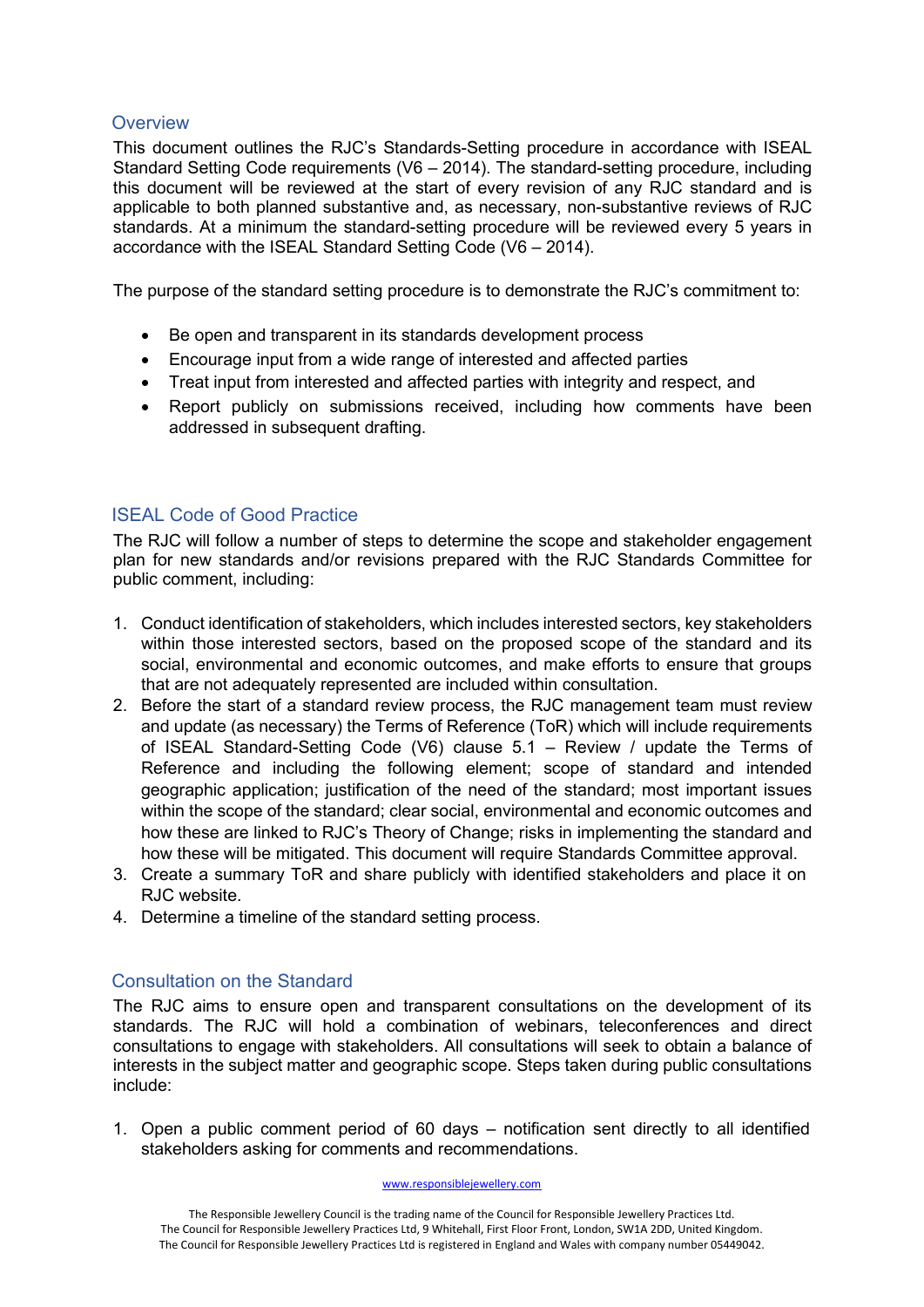- 2. Facilitate dialogue on input received with the Standards Committee.
- 3. Publish summary of comments received on the RJC website.
- 4. Share first draft of the new Standard developed with RJC Standards Committee.
- 5. Open a second public comment period of 60 days sending the first draft of the new Standard to all identified stakeholders.
- 6. Facilitate dialogue on input received with RJC Standards Committee.
- 7. Publish summary of comments received on the RJC website.
- 8. Share second draft of standards developed with RJC Standards Committee.
- 9. (If required) conduct a third public comment period of 30 days sending a revised draft of the Standard Committee. The RJC will monitor the participation of stakeholders throughout the standard development process aimed at achieving a balanced and effective participation. If subject matters are identified that need additional consultation, this qualifies as a possible reason to trigger a third public consultation. (if a third public consultation is not required, proceed to point 13).
- 10. Facilitate dialogue on input received with RJC Standards Committee.
- 11. Publish summary of comments received.
- 12. Share final draft of standards and associated guidance developed with RJC Standards Committee.
- 13. Recommendation by the RJC Standards Committee whether to approve the new standards / revisions, based on the results of the consultations.
- 14. Recommendation by the RJC Executive Committee based on the above recommendations.
- 15. Decision whether to approve the standard taken by the RJC Board is based upon the following of the above procedure.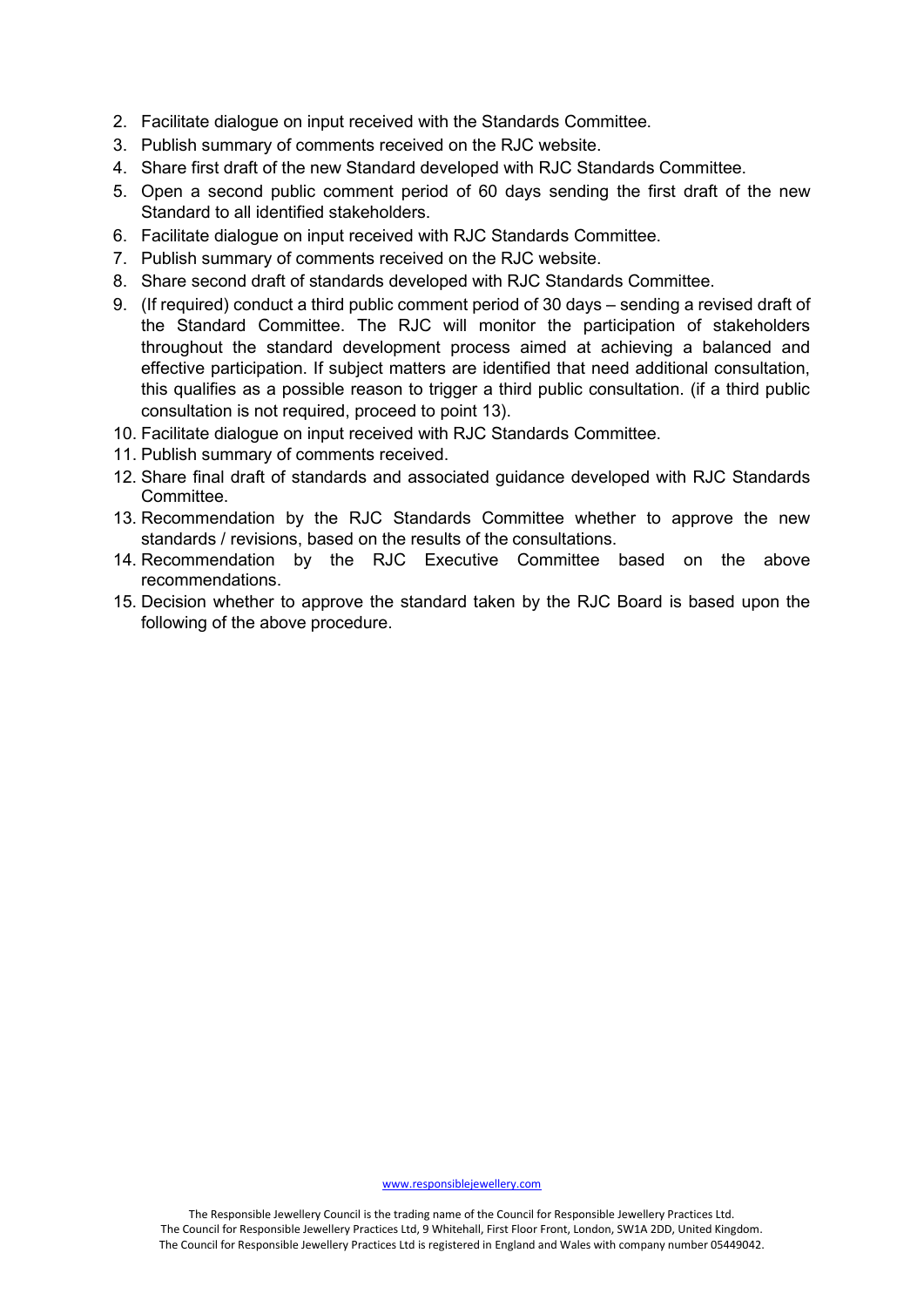### <span id="page-3-0"></span>Transition Period and Publication

The transition period between the outgoing and new standard will be clearly indicated in the relevant standards documentation. All new documents will clearly state the status of the document, official language, version and contact information of RJC to address any queries.

All new standards documents will be free to download and available in the RJC's official language, English, on the RJC's website. Any translations will be issued as and when required and should always refer to the English version on points of clarification and interpretation.

## <span id="page-3-1"></span>Standards Committee – Composition

The decisions on setting the RJC standards, are made by the RJC Standards Committee. The Standards Committee has 28 seats, which are split between 14 industry members, and 14 non-industry members with specific expertise in the issue areas covered under the RJC standards Relevant interested parties that could become non-industry members include: • non-governmental organisations; • standards-setting organisations with harmonisation interest; • academic and research institutions; • auditors; and • other stakeholders that may be relevant to the Standards Committee work programme such as international institutions, national governments, technical experts, etc.

Non-Industry members are recommended by the Management Team in consultation with the current Standards Committee who regularly map expertise needs for coverage of priority subjects over a three-year period and for balance of interested parties, and to suggest potential candidates for appointment or reappointment. The timing for appointing new nonindustry members shall be the same as for industry members. Both industry and non-industry committee members shall have the same length of term. The Management Team will recommend non-industry members to be put to the Board for appointment.

Two seats from the Non-Industry members are automatically allocated to the Diamond Development initiative (DDI) and the Alliance for Responsible Mining (ARM), pursuant to the two separate memoranda of understanding that exist between the RJC and these two organisations. Non-industry members are appointed in their personal capacity and not as representatives of any organisation. The exceptions shall be those individuals appointed by the Board to represent ARM and DDI who represent their organisations.

As per the RJC Governance Handbook, industry representatives are appointed by the Board following an election process. There are two industry representatives for each of the 7 fora comprising the RJC membership categories.

Standards Committee – Role of Co-Chairs

The committee Co-Chairs are committee members, with one from non-industry and one from industry. Co-chairs shall represent the views of both industry and non-industry members and communicate any areas of disagreement.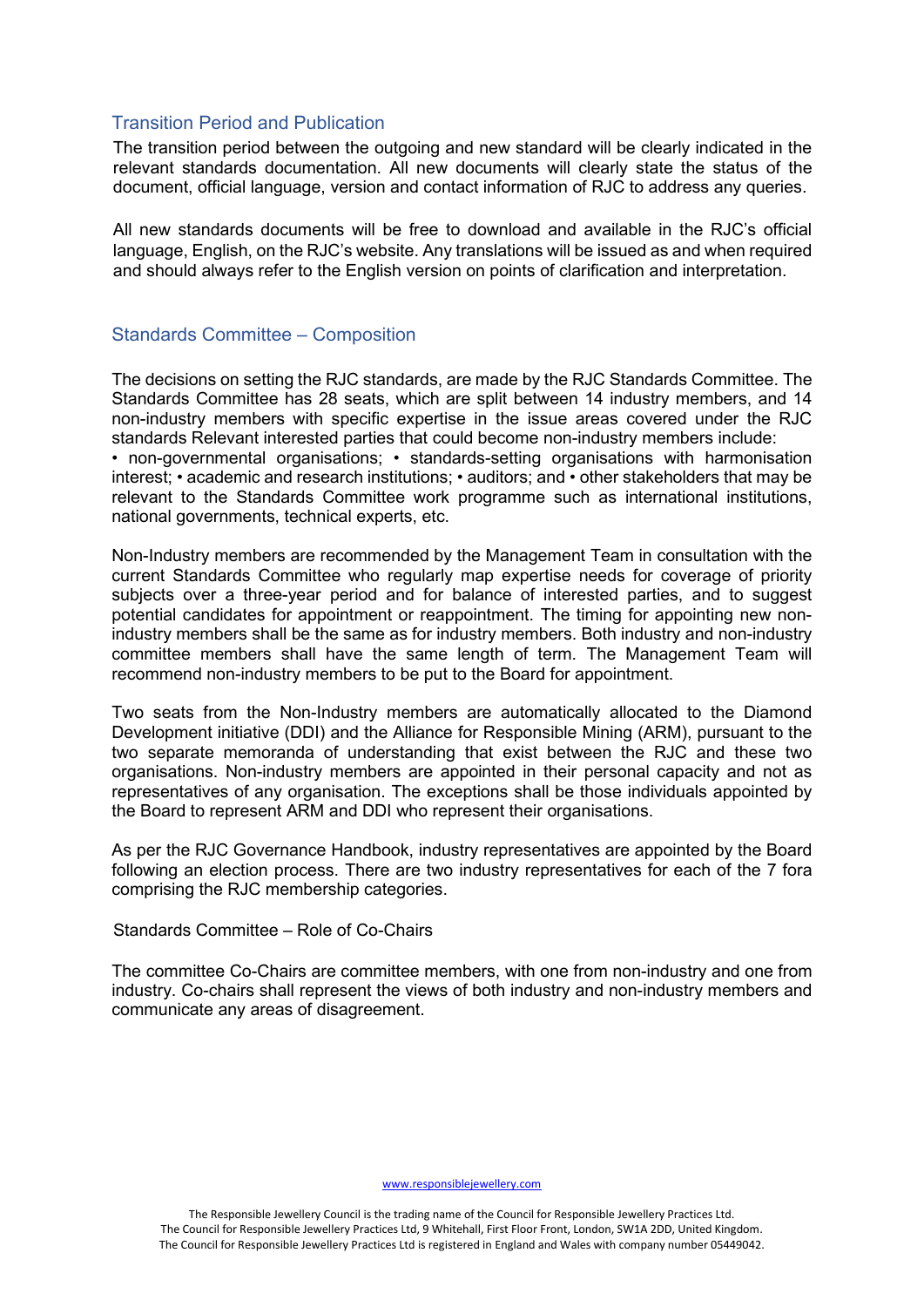### <span id="page-4-0"></span>Standards Committee – Decision-Making regarding Standards

Standard-setting decisions are made with the objective of achieving consensus., Consensus is defined as general agreement characterised by the absence of sustained opposition to substantial issues by any committee member; it is not necessarily unanimity. Consensus should be the result of a process seeking to take into account the views of interested parties and reconcile any conflicting arguments (ISO/IEC Guide 2:2004).

To work towards consensus on significant decisions, committee chairs will ensure that all participants in meetings are invited to express their views. Sufficient time to discuss and debate decisions of significance should be allocated. Additional time and/or information may be requested by committee members to help facilitate a consensus outcome. In the event that a consensus cannot be reached, and a vote is taken, there will be a balance of industry and non-industry participants voting.

[www.responsiblejewellery.com](http://www.responsiblejewellery.com/)

The Responsible Jewellery Council is the trading name of the Council for Responsible Jewellery Practices Ltd. The Council for Responsible Jewellery Practices Ltd, 9 Whitehall, First Floor Front, London, SW1A 2DD, United Kingdom. The Council for Responsible Jewellery Practices Ltd is registered in England and Wales with company number 05449042.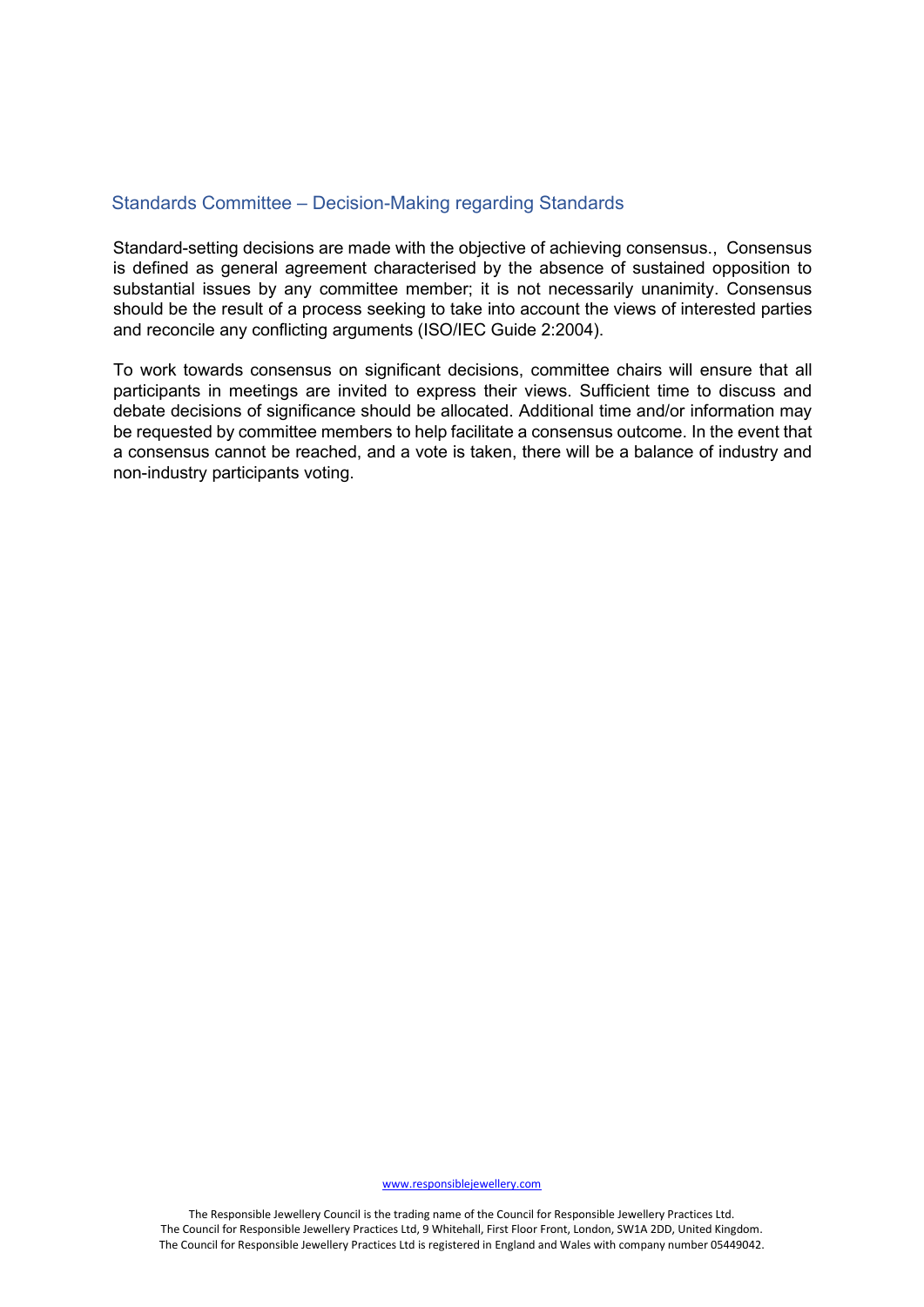# <span id="page-5-0"></span>Standards Committee Structure

.



[www.responsiblejewellery.com](http://www.responsiblejewellery.com/)

The Responsible Jewellery Council is the trading name of the Council for Responsible Jewellery Practices Ltd. The Council for Responsible Jewellery Practices Ltd, 9 Whitehall, First Floor Front, London, SW1A 2DD, United Kingdom. The Council for Responsible Jewellery Practices Ltd is registered in England and Wales with company number 05449042.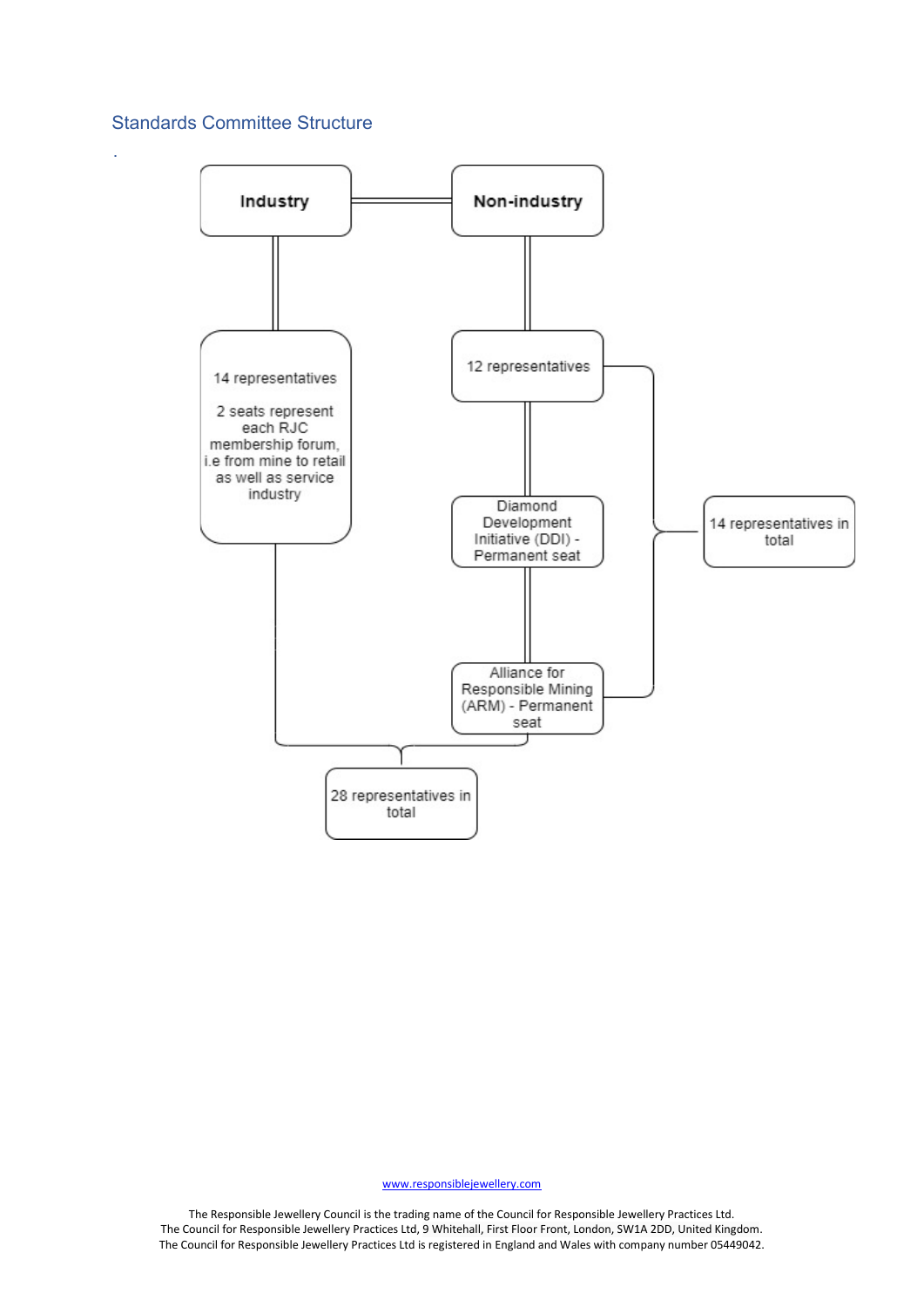# <span id="page-6-0"></span>Standards Committee Subject Matter Expertise Representation (December 2019):

| <b>Industry Committee Members</b><br>Representing economic, social and<br>environmental expertise related to 7 member<br>fora |                | <b>Non-Jewellery Industry Committee Members</b><br>Representing social and environmental expertise from NGOs, related standards organisations and subject-matter experts                                           |                                                                                                                                                                         |  |
|-------------------------------------------------------------------------------------------------------------------------------|----------------|--------------------------------------------------------------------------------------------------------------------------------------------------------------------------------------------------------------------|-------------------------------------------------------------------------------------------------------------------------------------------------------------------------|--|
| Diamonds, coloured<br>gemstones and precious<br>metals miner                                                                  | 2 participants | Artisanal and small-scale mining standard-setting and certification - gold and<br>diamonds<br>Silver<br><b>Coloured stones</b>                                                                                     | 2 non-governmental organizations<br>Diamond Development Initiative, Alliance<br>Responsible Mining. *permanent seats<br>Expert (vacant)<br>In the process of recruiting |  |
| Diamonds and coloured<br>gemstones trader, cutter<br>and/or polisher                                                          | 2 participants | Anti-bribery/AML/KP/Legal                                                                                                                                                                                          | Independent expert<br>Not-for profit                                                                                                                                    |  |
| Precious metals trader, refiner<br>and/or hedger                                                                              | 2 participants | <b>Responsible Sourcing</b><br>Value chains<br><b>Health &amp; Safety</b>                                                                                                                                          | Independent expert<br>Other standard organization<br>In the process of recruiting                                                                                       |  |
| Jewellery and watch<br>manufacturer and/or<br>wholesaler                                                                      | 2 participants | Human rights (across the value chain, including vulnerable groups e.g.<br>indigenous people, pertaining to all issues (forced labour, conflict areas etc),<br>Labour Rights, Working Conditions, Health and Safety | Independent expert, Not-for-profit<br>Independent expert                                                                                                                |  |
| Jewellery and watch retailer                                                                                                  | 2 participants | Consumer representative and advocate                                                                                                                                                                               | Independent expert, Not-for-profit                                                                                                                                      |  |
| Service industries                                                                                                            | 2 participants | Community and Social Impact, Indigenous People, Vulnerable Groups                                                                                                                                                  | Independent expert, Not-for-profit<br>Independent expert                                                                                                                |  |
| Trade associations                                                                                                            | 2 participants | Environmental impact<br>Biodiversity<br>Natural resource management<br>Waste & Emissions                                                                                                                           | Expert (vacant)<br>In the process of recruiting<br>Expert (vacant)<br>Expert (vacant)                                                                                   |  |